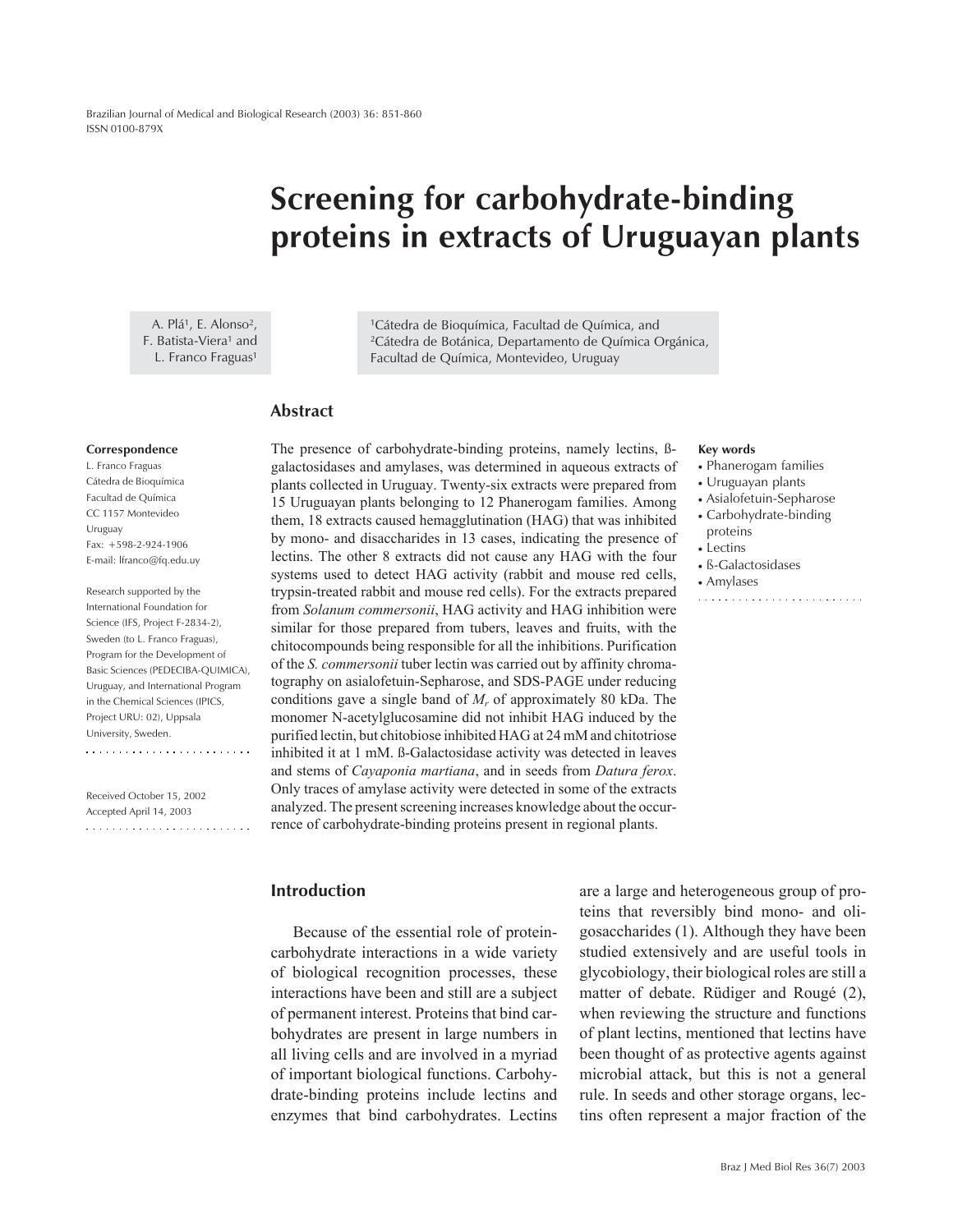soluble proteins and it has been suggested that they might function simply as storage proteins, although this postulate cannot answer the question of why lectins possess carbohydrate-binding sites of high specificity (2). Furthermore, due to their functional biological relevance, the design of high-affinity reagents to occupy their carbohydrate recognition domains offers the prospect of a source of new drugs.

The enzymes ß-galactosidases and amylases are widely used in diagnostic techniques. ß-Galactosidases (EC 3.2.1.23) are widely distributed in the plant kingdom, although their precise role is not well understood. The interest in these enzymes has been focused on their *in vivo* functions concerning the degradation of such galactosecontaining cell wall polysaccharides as galactan-pectin polymers and xyloglucan in relation to cell growth, fruit ripening and seed germination (3). Amylases (EC 3.2.1.1) are enzymes catalyzing the hydrolysis of glycosidic  $\alpha$ -1,4 links in polysaccharides. There are a number of industrial and biotechnological applications of amylases, the largest volume being used for thinning starch and for the liquefaction process in the sugar, alcohol and brewing industries. Some of them are used in pharmaceuticals, in sewage treatment and in animal feed (4). Due to the great economic potential of these proteins and their biological activities, the search for new sources may reveal interesting new proteins with improved properties.

Uruguay possesses a phanerogamic flora consisting of approximately 2600 species belonging to 850 genera and 150 families (5) spontaneously distributed country-wide. This flora includes species which are widespread in the world and some others with a more restricted distribution area, but there are also a few other species which are endemic only to our region. In the present study we have explored for the first time the presence of carbohydrate-binding proteins, namely lectins, ß-galactosidases and amylases, in aqueous extracts prepared from plants belonging to the Phanerogam families, whose distribution area is our country, Uruguay. As a result of this first screening, we purified a lectin from an endemic species of the region, *Solanum commersonii*.

# **Material and Methods**

Pre-packed PD-10 columns (Sephadex G-25) and CNBr-activated Sepharose 4B were from Pharmacia (Uppsala, Sweden). Polyvinylpolypyrrolidone (PVPP), dinitrosalicylic acid, o-nitrophenyl-ß-D-galactopyranoside (ONPG) and all the sugars were from Sigma (St. Louis, MO, USA). The bicinchoninic acid (BCA) protein assay kit was purchased from Pierce (Rockford, IL,  $USA$ ).

## **Plant material**

All plants were collected in rural places in Uruguay and identified, and a sample was registered and deposited at the Herbarium of the Facultad de Química, and the Herbarium of Eduardo Alonso Paz, General Flores 2124, Montevideo, Uruguay. The plants selected for study are indicated in Table 1.

## **Preparation of plant extracts**

The fruits and flowers were washed with distilled water, processed with a blender and extracted with PBS buffer for 2 h at 4ºC. The suspensions were filtered through cheese cloth and then centrifuged at 9200 *g* for 30 min at 4ºC. The supernatant solutions were adjusted to 50% saturation with ammonium sulfate. The mixture was left to stand overnight and then centrifuged at 9200 *g* for 20 min at 4ºC. The precipitates were collected and resuspended in PBS buffer.

Tubers were washed with distilled water, peeled and processed with a blender. The mixture was filtered through cheese cloth and then centrifuged at 9200 *g* for 30 min at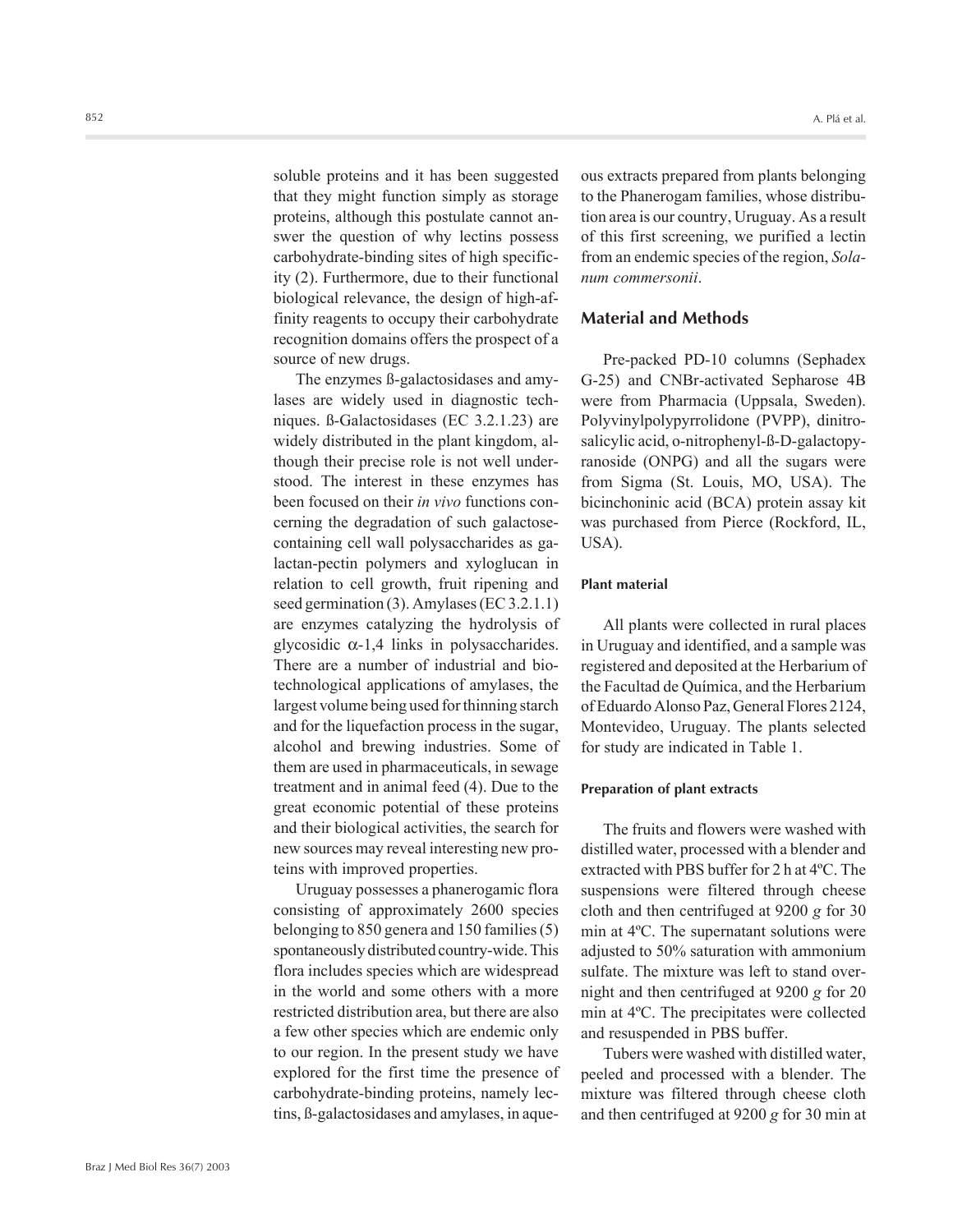4ºC. The solution was precipitated with ammonium sulfate at 50% saturation, left to stand overnight and centrifuged as before. The precipitate was collected and resuspended with 50 mM Tris-HCl buffer, pH 7.4.

The leaves were washed with distilled water, treated in a mortar by abrasion with sand (acid and heat treated and washed with distilled water) and extracted with PBS buffer. The mixture was filtered through cheese cloth and then centrifuged at 9200 *g* for 30 min at 4ºC. The dark solutions were treated overnight with PVPP (15 mg/ml) and the mixtures were centrifuged as indicated above. The clear supernatants were precipitated with ammonium sulfate at 50% saturation and processed as above with PBS buffer.

The stems were washed with distilled water and processed with a food processor and the extract was prepared as described for the leaves.

The seeds were dried at room temperature, washed with distilled water and ground to meal with a mill. The meal was suspended in 50 mM acetate buffer, pH 6.0, processed with a blender and extracted for 2 h at 4ºC. The suspension was treated as indicated above. The dark solution was treated with PVPP, the mixture was centrifuged as before and the treatment was repeated. The clear supernatant was then concentrated by precipitation with ammonium sulfate at 50% saturation. The mixture was left to stand overnight and then centrifuged at 9200 *g* for 20 min at 4ºC; the precipitate was collected and resuspended in acetate buffer.

## **Protein determination**

Protein was determined by the BCA method (6). An appropriate dilution of the sample (100 µl) was incubated with 2 ml BCA reagent for 15 min at 60ºC and the absorbance was read at 562 nm. A calibration curve was prepared using pure bovine serum albumin (0.02-0.2 mg/ml) as standard.

#### **Amylase activity**

Amylase activity was determined by the method of Bernfeld (7) using 1% soluble starch in 0.05 M acetate buffer, pH 5.0, as substrate. A calibration curve was constructed using glucose solution (0-1 mg/ml) as standard. One enzyme unit (EU) was defined as the amount of enzyme catalyzing the production of 1 µmol of glucose per minute under the assay conditions. The specific amylase activity, EU/mg protein, is the ratio of the EU/ml to the protein concentration (mg/ml).

## **ß-Galactosidase activity**

ß-Galactosidase activity was determined essentially by the method of Giacomini et al. (8) using ONPG as substrate and a molar extinction coefficient of  $3.5 \times 10^3$  M<sup>-1</sup> cm<sup>-1</sup> for the free o-nitrophenol. The EU was defined as the amount of enzyme hydrolyzing 1 µmol of ONPG per min under the assay conditions. Specific ß-galactosidase activity, EU/mg protein, is the ratio of the EU/ml to the protein concentration (mg/ml).

## **Hemagglutination activity**

The lectin activity was determined by measuring hemagglutination (HAG) by the method of Nowak et al. (9) using rabbit and mouse red cells and estimated by the two-fold serial dilution assay. The erythrocytes were obtained from fresh blood collected in Alsever's medium, washed four times with PBS buffer by centrifugation for 3 min at 1500 *g* and diluted to give a suspension of 4% red cells.

## **Trypsinization of red cells**

Trypsinization of red cells was carried out by the method of Nowak et al. (9). Lectin unit (LU) was defined as the reciprocal of the highest dilution giving visible agglutination of the erythrocytes after 30 min of incubation. Specific HAG activity, LU/mg protein, is the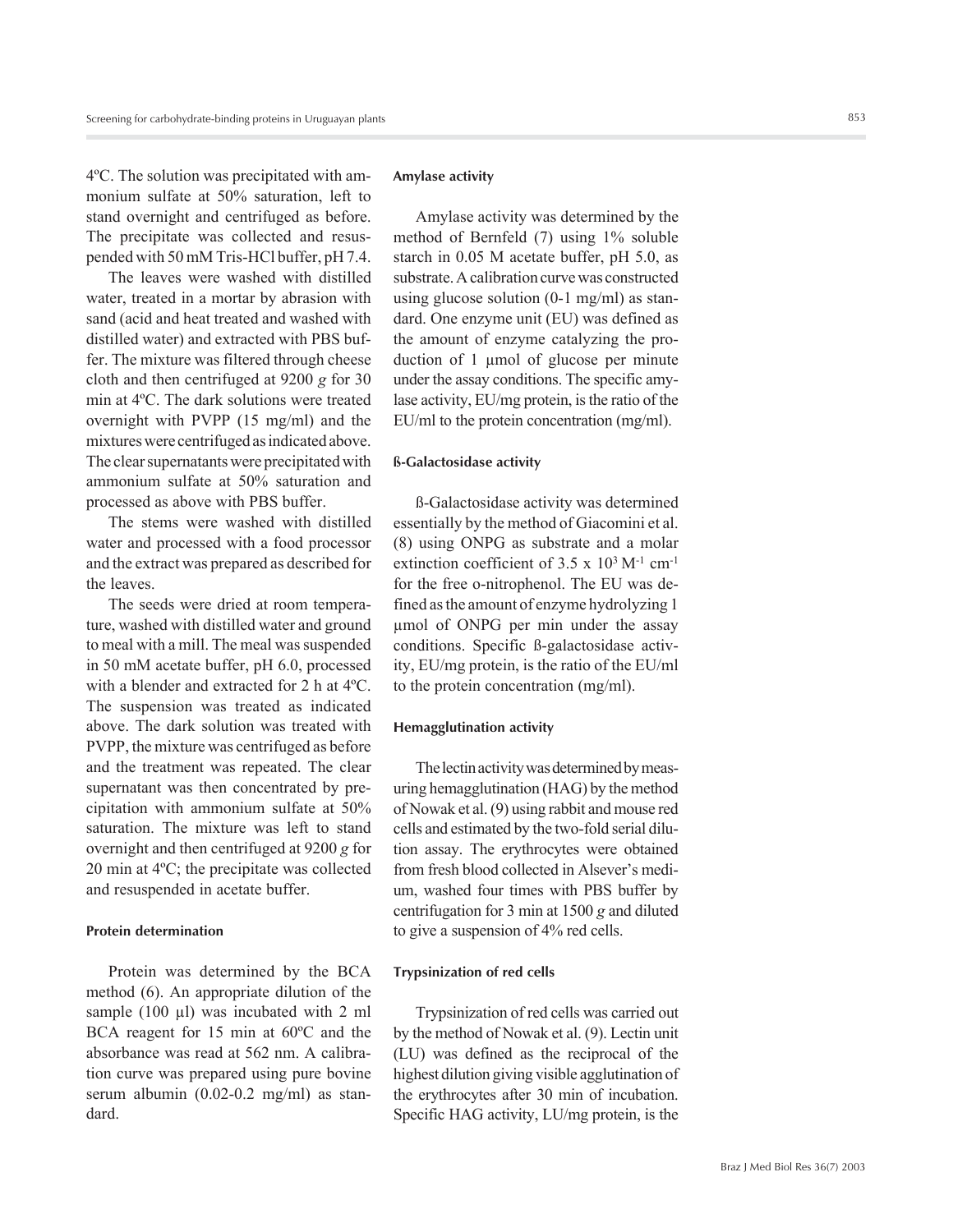ratio of LU/ml to protein concentration (mg/ml). Red cells from rabbits and mice (with and without trypsin treatment) were used to test HAG. The purification factor is the ratio of specific activity after to specific activity before affinity chromatography.

#### **Sugar specificity**

The saccharide specificity of lectin binding to erythrocytes was determined by inhibiting agglutination with 100 mM sugar solutions in 0.15 M NaCl. The lectin dilution used for the end point was the highest dilution able to cause 50% HAG. The sugars used are given in Table 2 and/or mentioned in the Results section. Fetuin and asialofetuin were also tested at 8 mg/ml concentration. To determine the minimum concentrations required for HAG inhibition by these different carbohydrates, a two-fold serial dilution of the saccharide solutions was performed. The contents of the wells were mixed by gentle shaking and covered with plastic wrap, and the extent of HAG was detected visually after 30 min of incubation. These inhibition studies were performed with the extracts that were able to cause visible HAG under the conditions described.

## **Preparation of asialofetuin-Sepharose**

Fetuin (300 mg) was dissolved in 25 ml of 0.2 N HCl and heated at 80ºC for 1 h. The solution was then cooled to 25ºC, neutralized with NaOH and dialyzed overnight against  $0.2$  M NaHCO<sub>3</sub> buffer, pH 7.9, to remove the free sialic acid. The resulting asialofetuin solution (31 ml) was adjusted to 0.1 M NaHCO<sub>3</sub>, pH 8.3, containing 0.5 M NaCl and coupled to CNBr-activated Sepharose 4B (15 g of the freeze-dried powder was suspended in 1 mM HCl and washed for 15 min with 1 mM HCl on a sintered glass filter). The suspension was agitated slowly at room temperature for 2 h. The remaining active CNBr groups were blocked with 1 M

ethanolamine, pH 9.0, for 2 h at room temperature. The product was washed with three cycles of alternating pH. The adsorbent thus prepared contained 120.2 mg asialofetuin per gram of dry gel, as determined by total amino acid analysis.

# **Purification of the** *Solanum commersonii* **lectin**

The precipitate obtained with ammonium sulfate at 50% saturation was resuspended in 50 mM Tris/HCl buffer, pH 7.4 (4.0 ml), and applied to a column (2.0 ml) packed with asialofetuin-Sepharose gel equilibrated with the same buffer. The column was eluted with 0.1 M Glc-NAc in the same buffer. The eluted fractions were pooled and concentrated with an Amicon-10 ultrafilter. The concentrate was used for SDS-PAGE and to study HAG activity and HAG inhibition. Electrophoretic analysis was carried out with the PhastSystem equipment (Pharmacia, Uppsala, Sweden) using 12.5% homogeneous Phast gels and 8-25 gradient Phast gels. SDS-PAGE was performed under reducing and nonreducing conditions and proteins were stained with silver according to manufacturer instructions.

## **Results and Discussion**

The botanical data, as well as the common names of the Uruguayan plants used in this screening are reported in Table 1. We included the references where these species have been mentioned or described, indicating their traditional uses by the local population. We used these materials to determine HAG,  $\beta$ -galactosidase and  $\alpha$ -amylase activity. By far the most common of the three tested activities found in the aqueous extracts was HAG activity (Table 2). Of the 26 extracts assayed, 18 caused HAG, while the remaining 8 extracts were negative at concentrations up to 6.68 mg/ml against rabbit and mouse red cells and trypsin-treated rab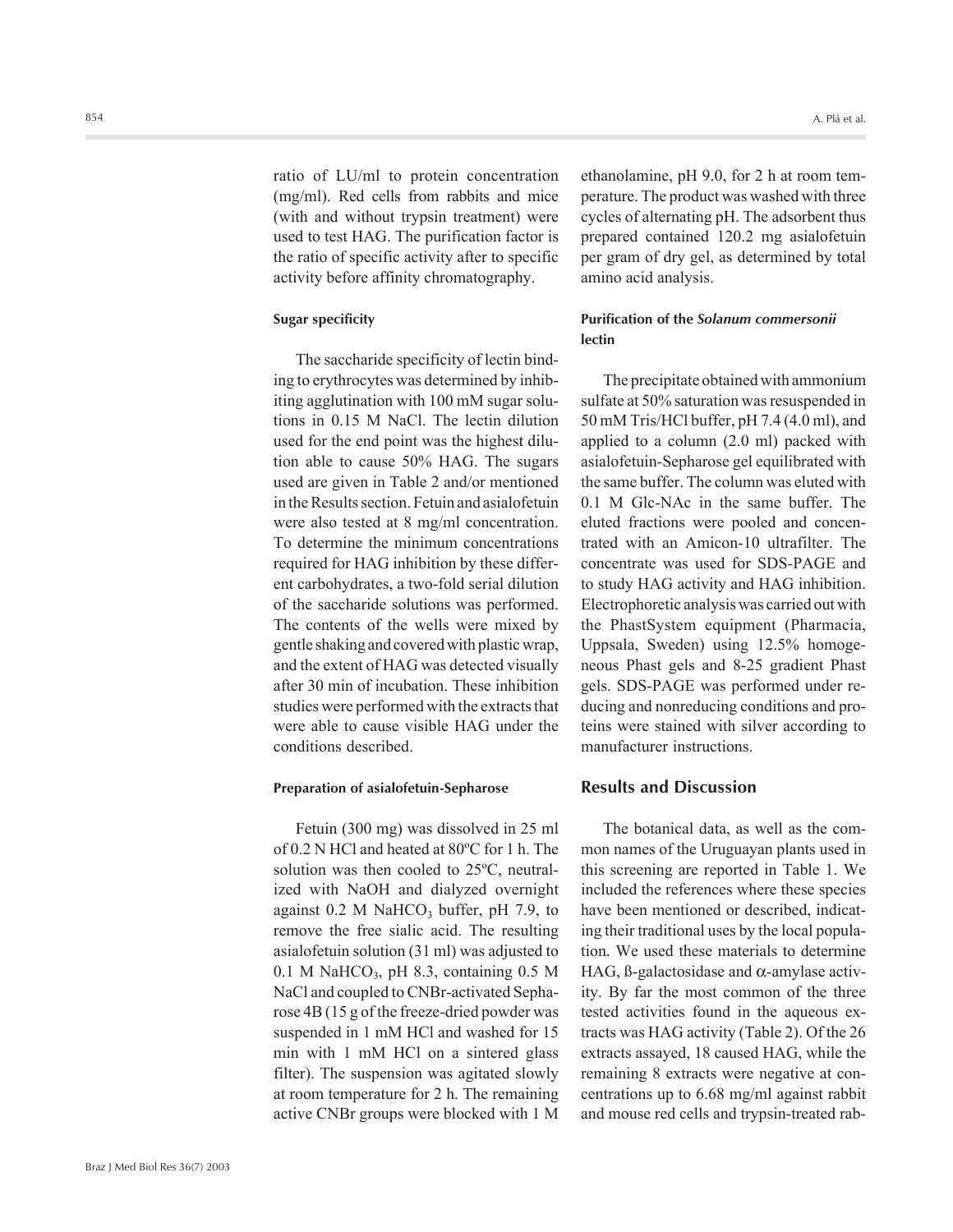Table 1. Plant species studied in the present investigation.

| Scientific name (Family)                                        | Herbarium number  | Common names        | References |
|-----------------------------------------------------------------|-------------------|---------------------|------------|
| Bidens laevis (Asteraceae)                                      | EAP N/N MVFQ 4164 | $\qquad \qquad -$   |            |
| Cayaponia martiana (Cucurbitaceae)                              | EAP 2872          | Tayuyá              | 10         |
| Sebastiania brasiliensis (Euphorbiaceae)                        | EAP 2877          | Blanguillo          |            |
| Sebastiania schottiana (Euphorbiaceae)                          | EAP 2878          | Sarandí negro       |            |
| Sesbania virgata (Fabaceae)                                     | EAP 2968          | Acacia mansa        |            |
| Vigna luteola (Fabaceae)                                        | EAP N/N MVFQ 4166 | Porotillo           |            |
| Xylosma venosum (Flacourtiaceae)                                | EAP 2879          | Espina corona       | 11         |
| Pavonia sepium (Malvaceae)                                      | EAP 2874          | Malvavisco de cerco | 12,13      |
| Myrsine coriacea (Sw.) R. Br. Ex Roem &<br>Schult (Myrsinaceae) | EAP 2875          | Canelón             |            |
| Oxalis articulata (Oxalidaceae)                                 | Plá N/N MVFQ 4165 | Macachín            |            |
| Salix humboldtiana (Salicaceae)                                 | EAP 2876          | Sauce criollo       | 14         |
| Allophylus edulis (Sapindaceae)                                 | EAP 2870          | Chal chal           | 11,14      |
| Datura ferox (Solanaceae)                                       | EAP N/N MVFQ 4163 | Chamico             | 11, 14, 15 |
| Solanum commersonii (Solanaceae)                                | EAP N/N MVFQ 4218 | Batatilla purgante  | 15         |
| Daphnopsis racemosa (Thymelaeaceae)                             | EAP 2873          | Envira              |            |

EAP, MVFQ and Plá: Eduardo Alonso Paz, Montevideo Faculdad de Química and A. Plá Herbaria, respectively. N/N, not numbered.

| Table 2. Hemagglutination activity of extracts prepared from native and trypsin-treated red cells from |  |  |  |  |  |  |
|--------------------------------------------------------------------------------------------------------|--|--|--|--|--|--|
| Uruguayan plants.                                                                                      |  |  |  |  |  |  |

| Plant name and part used | Protein |                   | <b>HAG</b>               |                          |                          |       | Lectin activity | Sugars that inhibit            |  |
|--------------------------|---------|-------------------|--------------------------|--------------------------|--------------------------|-------|-----------------|--------------------------------|--|
|                          | (mg/ml) | $\mathsf{R}$      | M                        | T <sub>R</sub>           | <b>T</b> <sub>M</sub>    | LU/ml | <b>SHA</b>      | HAG <sub>50%</sub>             |  |
| A. edulis fruits         | 2.74    | $^{+}$            | $+$                      | $+$                      | $^{+}$                   | 640   | 234             |                                |  |
| A. edulis leaves         | 3.28    |                   |                          |                          |                          |       |                 |                                |  |
| C. martiana leaves       | 0.62    | $^{+}$            | $\overline{\phantom{m}}$ | $\qquad \qquad -$        | $\overline{\phantom{m}}$ | 160   | 258             | Man, Gal                       |  |
| C. martiana fruits       | 4.50    | $^{+}$            |                          |                          |                          | 2560  | 569             |                                |  |
| C. martiana stems        | 0.22    |                   |                          |                          |                          |       |                 |                                |  |
| X. venosum fruits        | 5.56    | $\qquad \qquad -$ |                          | $^{+}$                   | $\qquad \qquad -$        | 160   | 29              | Gal-NH <sub>2</sub>            |  |
| V. luteola beans         | 12.33   | $+$               | -                        |                          | -                        | 160   | 13              | Gal, Gal-NH <sub>2</sub>       |  |
| S. commersonii tubers    | 5.17    | $^{+}$            | $^{+}$                   | $^{+}$                   | $^{+}$                   | 20480 | 3961            | Chitobiose, chitotriose        |  |
| S. commersonii leaves    | 1.85    | $^{+}$            | $^{+}$                   | $+$                      | $+$                      | 320   | 173             | Chitobiose, chitotriose        |  |
| S. commersonii fruits    | 8.22    | $^{+}$            | $^{+}$                   | $+$                      | $+$                      | 320   | 39              | Chitobiose, chitotriose        |  |
| S. brasiliensis fruits   | 2.16    | $^{+}$            | $\overline{\phantom{a}}$ | $+$                      | $\qquad \qquad -$        | 2560  | 1185            | Glc, Gal-NH <sub>2</sub> , Lac |  |
| S. humboldtiana flowers  | 0.31    | $+$               | $\overline{\phantom{a}}$ | $+$                      | $\overline{\phantom{m}}$ | 640   | 2064            |                                |  |
| S. humboldtiana leaves   | 41.70   |                   | $^{+}$                   |                          | $+$                      | 1280  | 31              | Mellibiose                     |  |
| M. coriacea leaves       | 2.39    |                   |                          |                          |                          |       |                 |                                |  |
| M. coriacea fruits       | 4.01    |                   |                          | $+$                      | $\qquad \qquad -$        | 160   | 40              | Glc, Mal, Lac                  |  |
| P. sepium leaves         | 0.87    | $+$               | $\overline{\phantom{0}}$ |                          | $\overline{\phantom{0}}$ | 1280  | 1471            | Glc, Gal-NH <sub>2</sub> , Lac |  |
| D. racemosa fruits       | 4.50    | $^{+}$            |                          | $+$                      |                          | 10240 | 2276            | Mal                            |  |
| D. racemosa leaves       | 1.19    |                   |                          |                          |                          |       |                 |                                |  |
| D. ferox fruits          | 1.74    | $+$               |                          |                          |                          | 1280  | 736             | Chitobiose                     |  |
| D. ferox seeds           | 0.98    | $+$               | -                        | -                        | $\overline{\phantom{m}}$ | 10240 | 10449           |                                |  |
| S. virgata beans         | 2.62    | $^{+}$            |                          |                          |                          | 80    | 30              |                                |  |
| O. articulata tubers     | 2.71    |                   | $^{+}$                   | $\overline{\phantom{0}}$ | $+$                      | 80    | 29              |                                |  |
| B. laevis flowers        | 0.37    |                   |                          |                          |                          |       |                 |                                |  |
| <b>B.</b> laevis leaves  | 0.41    |                   |                          |                          |                          |       |                 |                                |  |
| S. schottiana fruits     | 4.90    |                   |                          |                          |                          |       |                 |                                |  |
| S. schottiana leaves     | 6.68    |                   |                          |                          |                          |       |                 |                                |  |

HAG: hemagglutination; HAG<sub>50%</sub>: the extract dilution one below the highest dilution not able to agglutinate<br>red blood cells; LU: lectin units, as defined in Material and Methods; M: mouse red cells; R: rabbit red cells; SHA: specific hemagglutination activity (LU/mg protein); T<sub>M</sub>: trypsin-treated mouse red cells; T<sub>R</sub>: trypsin-<br>treated rabbit red cells. + or -: positive or negative for the HAG activities assayed.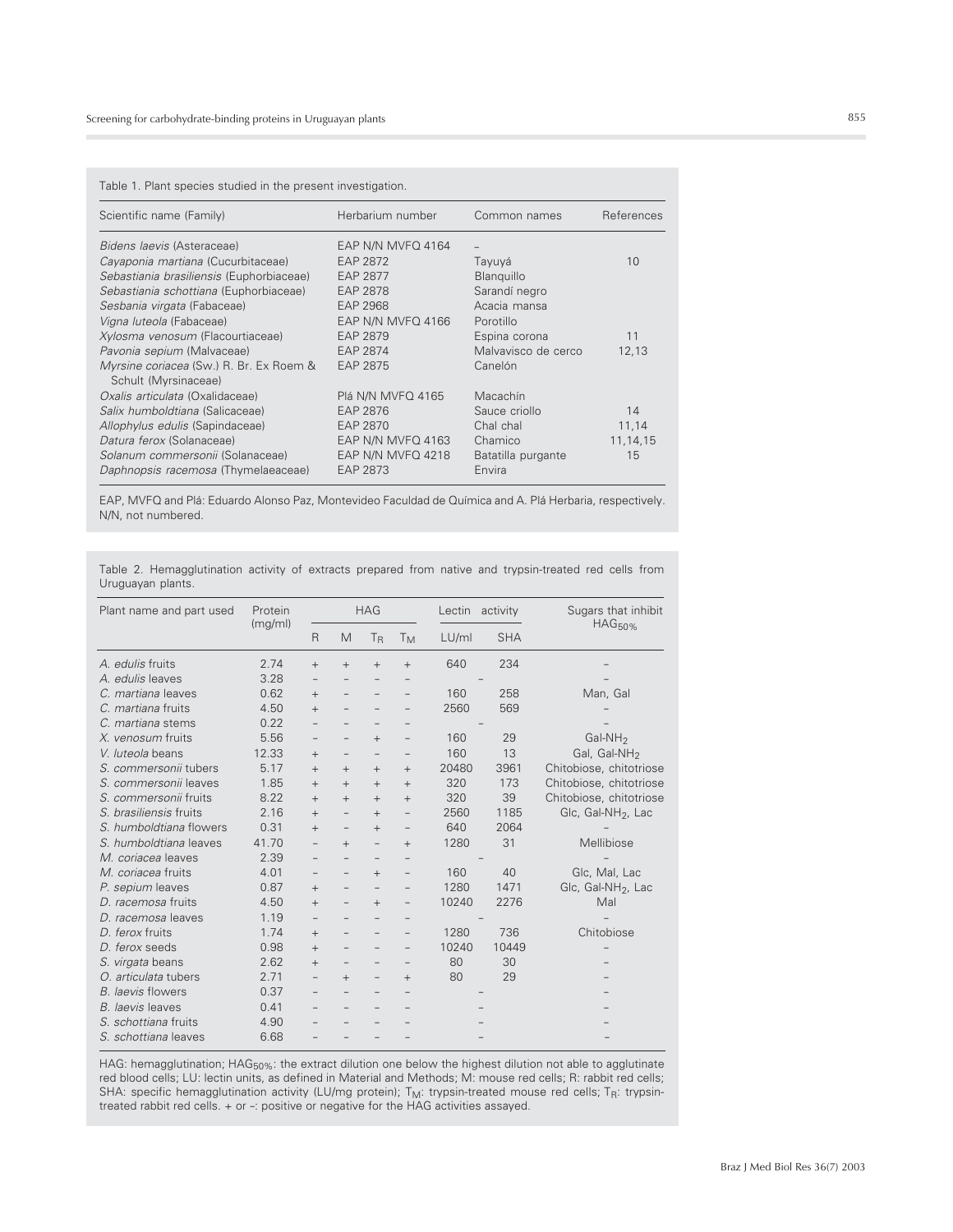bit and mouse red cells.

In some cases, the activities were determined in different parts of the same plant. Only in one case (*Solanum commersonii*) did we detect the same type of HAG activity and the same inhibitory behavior in extracts from tubers, fruits and leaves. The results of HAG inhibition by some of the sugars used in the present study are indicated in Table 2. ß-Galactosidase activity was found in some cases, and only traces of amylase activity were detected under the assay conditions used (Table 3).

#### *Sebastiania brasiliensis* **(Euphorbiaceae)**

The fruit extract was positive for HAG

Table 3. Distribution of the enzymatic activities analyzed in extracts from Uruguayan plants.

| Plant name and part used | ß-Galactosidase activity | Amylase activity |         |
|--------------------------|--------------------------|------------------|---------|
|                          | EU/ml                    | <b>SA</b>        | (EU/ml) |
| A. edulis fruits         | 3.2                      | 1.2              | 0.93    |
| A. edulis leaves         |                          |                  |         |
| C. martiana leaves       | 120.0                    | 193.5            |         |
| C. martiana fruits       | 25.0                     | 5.5              |         |
| C. martiana stems        | 46.0                     | 209.0            |         |
| X. venosum fruits        |                          |                  | 0.80    |
| V. luteola beans         |                          |                  |         |
| S. commersonii tubers    |                          |                  | 0.07    |
| S. commersonii leaves    |                          |                  |         |
| S. commersonii fruits    |                          |                  |         |
| S. brasiliensis fruits   | 3.6                      | 1.7              |         |
| S. humboldtiana flowers  |                          |                  |         |
| S. humboldtiana leaves   |                          |                  |         |
| M. coriacea leaves       | 2.7                      | 1.1              |         |
| M. coriacea fruits       | 2.7                      | 0.7              |         |
| P. sepium leaves         |                          |                  |         |
| D. racemosa fruits       | 4.9                      | 1.1              | 0.67    |
| D. racemosa leaves       |                          |                  |         |
| D. ferox fruits          |                          |                  |         |
| D. ferox seeds           | 37.0                     | 37.8             |         |
| S. virgata beans         |                          |                  |         |
| O. articulata tubers     |                          |                  |         |
| B. laevis flowers        |                          |                  | 0.13    |
| B. laevis leaves         |                          |                  |         |
| S. schottiana fruits     |                          |                  |         |
| S. schottiana leaves     |                          |                  |         |

SA: specific activity, defined as enzyme unit per mg of soluble extractable protein (EU/mg).

activity. The extract agglutinated untreated and trypsin-treated rabbit red cells but did not cause agglutination of untreated or trypsin-treated mouse red cells. HAG was inhibited by glucose (Table 2) but not by the other glucose-related sugars tested (2-amino-2 deoxy-D-glucose, Glc-NH<sub>2</sub> and N-acetyl-Dglucosamine, Glc-NAc). The 1-amino-1  $deoxy-B-D-galactose (Gal<sub>1</sub>-NH<sub>2</sub>)$  inhibited HAG. Lactose and maltose were the only two disaccharides tested that caused HAG inhibition. Traces of ß-galactosidase activity were detected but no amylase activity was observed.

## *Solanum commersonii* **(Solanaceae)**

The tuber, fruit and leaf extracts were all positive for HAG activity. The specific HAG activity was 23-fold higher in the tubers (3961 LU/mg) than in the leaves (173 LU/ mg) (Table 2). The extracts agglutinated untreated and trypsin-treated rabbit and mouse red cells and HAG was inhibited by N,N' diacetylchitobiose (chitobiose) and N,N',N" triacetylchitotriose (chitotriose). The monomer Glc-NAc did not inhibit HAG even at a concentration of 500 mM.

## *Cayaponia martiana* **(Cucurbitaceae)**

The leaf extract was positive for HAG activity. The extract agglutinated only rabbit red cells and the activity was inhibited by different sugars including mannose, galactose, trehalose and raffinose. The glycoprotein Fetuin also inhibited HAG. The fruit extract was positive for HAG activity, agglutinating only the rabbit red cells and this activity was inhibited by Fetuin. The specific HAG activity found in the fruit extract was 20-fold higher than the specific HAG activity found in the leaf extract.

ß-Galactosidase activity was detected in all the plant parts analyzed, i.e., leaves, stems and fruits. The specific activities for the leaf and stem extracts were similar (193.5 and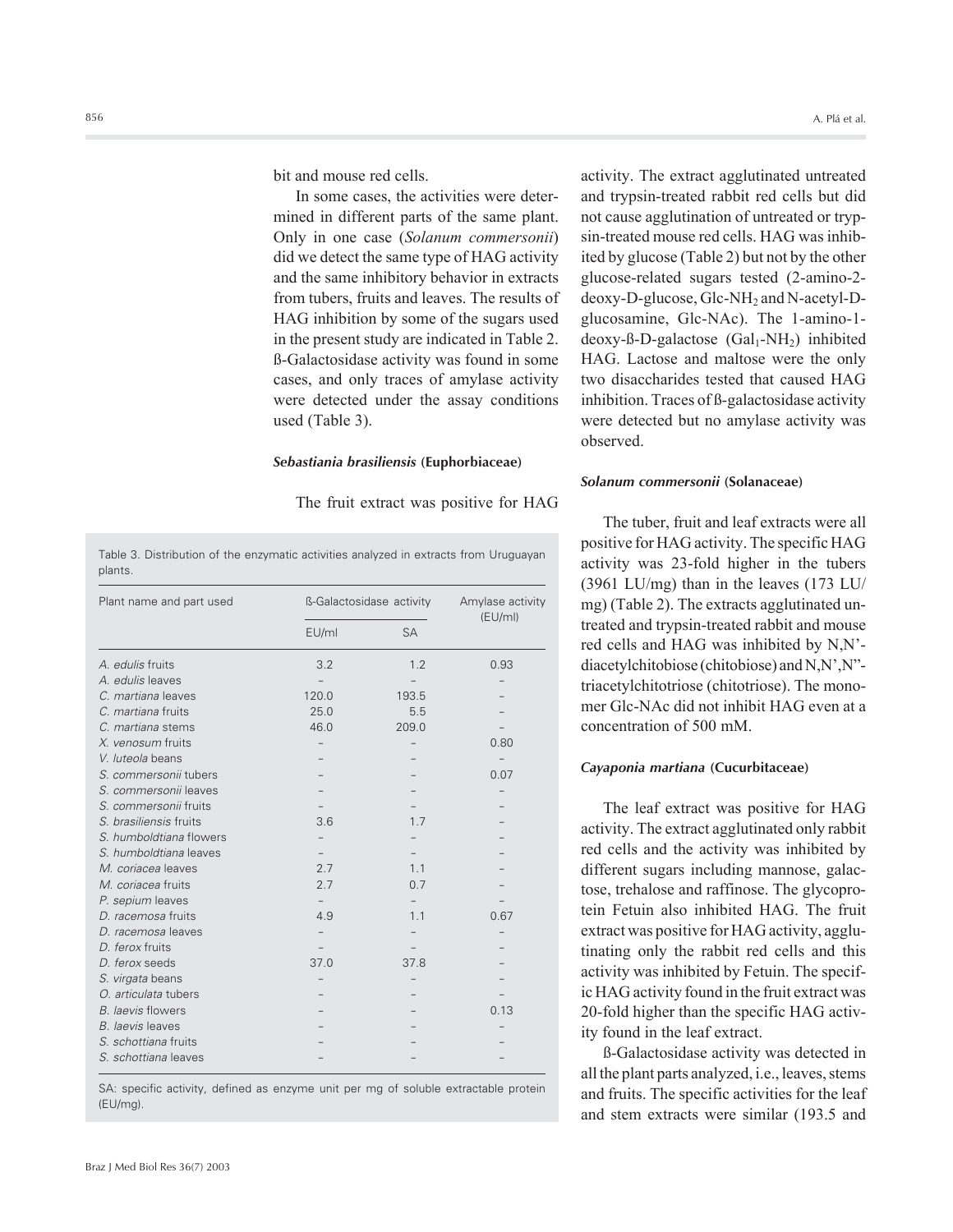209.0 EU/mg, respectively) and much higher than for the fruit extract (5.5 EU/mg).

## *Salix humboldtiana* **(Salicaceae)**

The leaf and flower extracts were positive for HAG activity. The leaf extract agglutinated untreated and trypsin-treated mouse red cells but did not agglutinate untreated or trypsin-treated rabbit red cells. HAG was inhibited only by mellibiose. In the flower extract, HAG was positive only for the untreated rabbit red cells. The specific HAG activity for the leaf extract was 67-fold lower than the specific HAG activity for the flower extract and was not inhibited by any of the sugars assayed, indicating that the HAG, in this case, was nonspecific. Neither amylase nor ß-galactosidase activity was detected in the extracts.

## *Allophylus edulis* **(Sapindaceae)**

The fruit extract was positive for HAG activity but was not inhibited by any of the sugars assayed, indicating that the HAG, in this case, was nonspecific and possibly due to extract components other than lectins. Traces of ß-galactosidase activity as well as amylase activity were detected in the fruit extract. The leaf extract was negative for the activities assayed.

## *Myrsine coriacea* **(Myrsinaceae)**

The fruit extract was positive for HAG activity only for the trypsin-treated rabbit red cells and the activity was inhibited by glucose, maltose and lactose. The leaf extract was negative for HAG. Traces of ßgalactosidase activity were detected in both fruit and leaf extracts, while no amylase activity was detected in either extract.

## *Datura ferox* **(Solanaceae)**

The fruit extract was positive for HAG

activity, which was inhibited by chitobiose and also by Fetuin. The seed extract was positive for HAG activity but none of the sugars tested were able to inhibit HAG. ß-Galactosidase activity was detected (38 EU/ mg of soluble extractable proteins) but no amylase activity was found in the seed extract.

## **Other plant extracts**

The seed extract from *Vigna luteola* was positive for HAG with untreated rabbit red cells and the activity was inhibited by galactose and  $Gal_1$ -NH<sub>2</sub>. The seed extract from *Sesbania virgata* was also positive for HAG with untreated rabbit red cells but in this case the activity was not inhibited by the tested sugars. The *Oxalis articulata* tubers were positive for HAG activity when using untreated and trypsin-treated mouse red cells, although the HAG was not inhibited by the sugars tested. The leaf extract from *Pavonia sepium* was positive for HAG with untreated rabbit red cells and the activity was inhibited by glucose,  $Glc-NH_2$ , 2-amino-2-deoxy-Dgalactose  $(Gal_2-NH_2)$ , maltose and lactose. The fruit extract from *Daphnopsis racemosa* was positive for HAG with untreated and trypsin-treated rabbit red cells and the activity was inhibited only by the disaccharide maltose. The fruit extract from *Xylosma venosum* exhibited low HAG activity and only for trypsin-treated rabbit red cells (160 LU/ml) and the activity was inhibited by  $Gal<sub>1</sub>-NH<sub>2</sub>$ . Traces of amylase activity were detected. The extracts from *Sebastiania schottiana* (Euphorbiaceae) were negative for all of the activities assayed.

The literature describes several lectins purified and characterized from the Solanaceae, Fabaceae and Cucurbitaceae families (1), local species of which have been included in this screening. For some of the other families used in the present study there are only a few reports about the presence and purification of new lectins. Thus, the present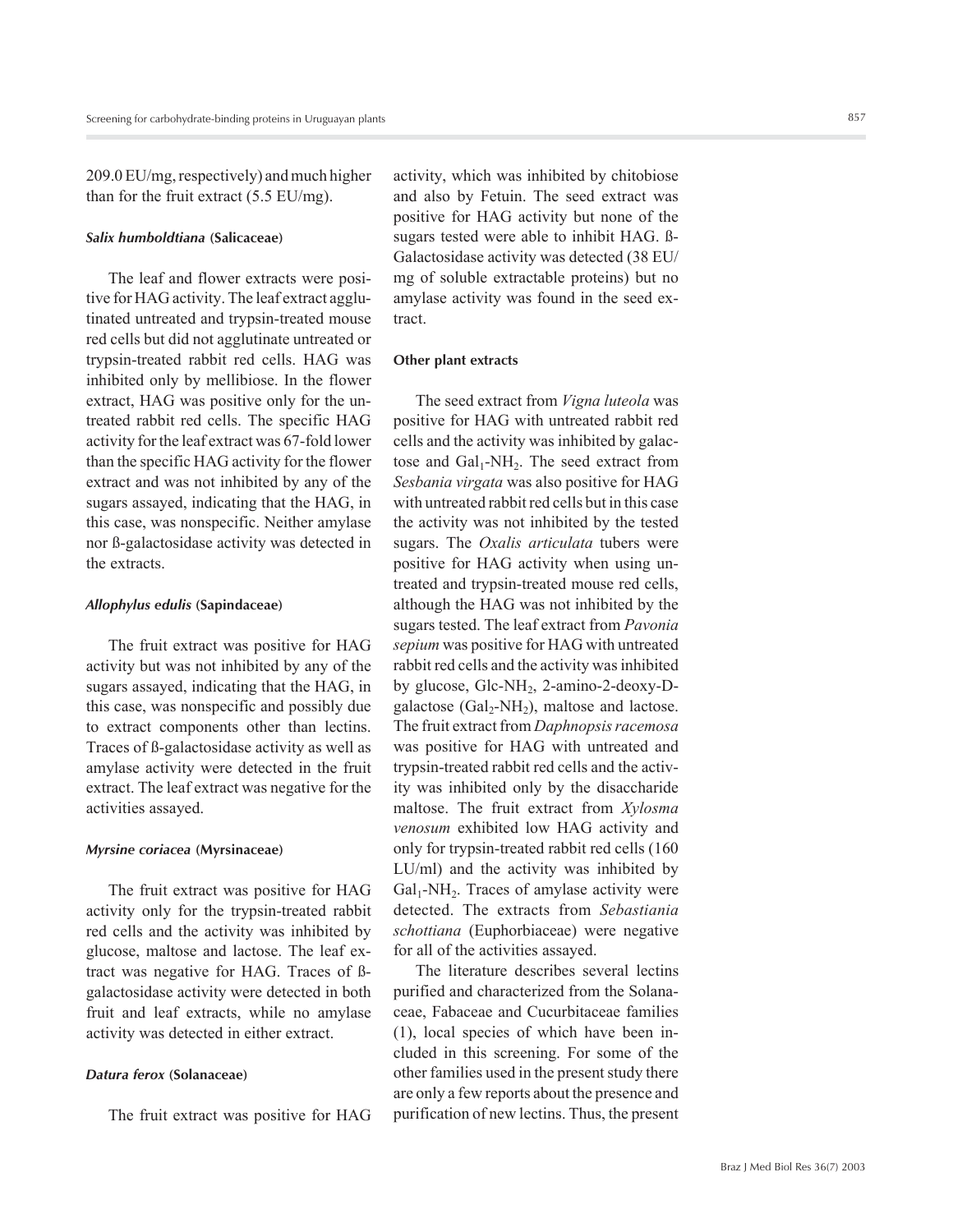screening contributes to increasing the number of potential new lectins to be purified and characterized in the future. Based on the present results, we attempted the purification of the lectin from *S. commersonii* tubers.

## **Purification of the** *Solanum commersonii* **tuber lectin**

*S. commersonii* is one of the two Uruguayan tuberous species belonging to the

Table 4. Purification of the *Solanum commersonii* lectin by affinity chromatography on asialofetuin-Sepharose.

| Fraction                              | A <sub>280</sub> | Protein<br>(mq/ml) | Volume<br>(m <sub>l</sub> ) | LU/ml          | <b>SHA</b>     | Purification<br>$(-fold)$ |
|---------------------------------------|------------------|--------------------|-----------------------------|----------------|----------------|---------------------------|
| Applied<br>Eluted and<br>concentrated | 11.95<br>0.24    | 5.17<br>0.105      | 4.0<br>0.5                  | 20480<br>51520 | 3961<br>490667 | -<br>124                  |

LU: lectin units; SHA: specific hemagglutination activity (LU/mg protein).



Figure 1. Affinity chromatography of the *Solanum commersonii* tuber lectin on asialofetuin-Sepharose. Sample: 50% saturated ammonium sulfate precipitate dissolved in 50 mM Tris-HCl buffer, pH 7.4 (Total amount of protein applied: 20.7 mg). Elution: 0.1 M Glc-NAc in 50 mM Tris-HCl, pH 7.4. A<sub>280 nm</sub> (squares); hemagglutination activity (circles). LU: lectin units.

Solanum genus. It grows wild country-wide and it is endemic in Uruguay, southern Brazil and the provinces of Entre Rios and Buenos Aires in Argentina. This local species has received special attention due to its resistance to frost and to some local pests (16,17). Furthermore, it is known that potato (*S. tuberosum*) tubers contain a lectin that has been well characterized (18-20) and has been suggested to be possibly involved in the defense mechanism of the plant. Several affinity adsorbents have been used to attempt the purification of this lectin, including Fetuin-Sepharose (18). When analyzing the soluble extract from *S. commersonii* tubers, we found some behaviors similar to those of the *S. tuberosum* tuber extract. For instance, the HAG activity present in the extracts was not inhibited by the monomer Glc-NAc but was inhibited by chitobiose and chitotriose, a behavior described for the potato (*S. tuberosum*) tuber extracts. A comparative analysis performed with both extracts showed a 7-fold higher specific HAG activity (3961 LU/mg protein) for *S. commersonii* than for *S. tuberosum* (611 LU/mg protein). The soluble extractable protein content represents 2.6% (w/w) for the *S. commersonii* tubers and the material precipitable with ammonium sulfate at 50% saturation represents 9% of the total soluble proteins. Due to the information reported about the potato lectin and due to the potential importance of this lectin in plant defense, we attempted a preliminary purification of the *S. commersonii* lectin. Results for the purification of the lectin from the tuber extract using asialofetuin-Sepharose are shown in Table 4 and Figure 1. It should be noted that only about 50% of the total proteins applied were recovered from the column in the washing and elution steps. The purified fraction gave a single protein band corresponding to an *Mr* of approximately 80 kDa, as shown by silver staining after SDS-PAGE under reducing conditions (Figure 2). The tuber lectin isolated from the cultivated species *S.*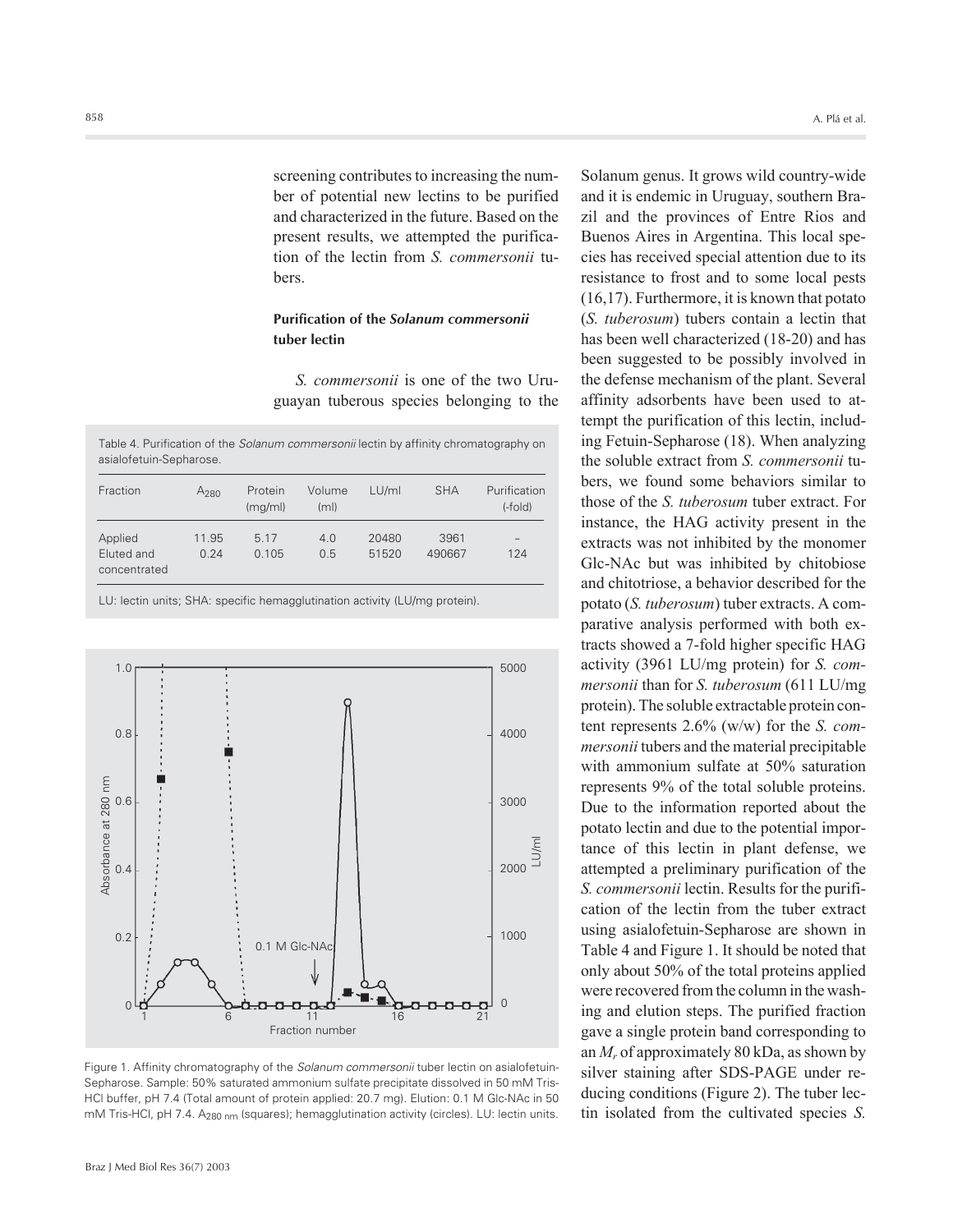

Figure 2. SDS-PAGE of the fractions from the purification of the lectin. The gel (homogeneous, 12.5%) was stained with silver. *Lane a*, Extract from *Solanum commersonii* tubers; *lane b*, material eluted from asialofetuin-Sepharose; *lane c*, low *Mr* markers.

*tuberosum* is reported to be a dimeric protein composed of two identical (or very similar) subunits of 50 kDa (19) and 65.5 kDa by MALDI mass spectrometry, which contain up to 40-50% covalently linked carbohydrate (1). We performed SDS-PAGE analysis under both reducing and nonreducing conditions on 8-25 gradient gels and the proteins were stained with silver. The band corresponding to the apparent molecular mass of 80 kDa was obtained only under reducing conditions, while the material run under nonreducing conditions gave a clearly retarded and diffuse band (data not shown). The expected specificity of the lectin was confirmed by inhibition of HAG with Glc-NAc, chitobiose and chitotriose. No inhibition was observed with Glc-NAc even at 500 mM. Chitobiose inhibited at 24 mM and chitotriose at 1 mM (data not shown). A more complete characterization of this lectin is in progress.

The high percentage of positive results detected here will permit us to focus on the isolation, purification and characterization of the lectins in these plants. Detailed information about the biochemistry and biology of these proteins is a prerequisite for understanding their biological role and activity, as well as increasing knowledge about our regional plants.

## **Acknowledgments**

We thank Dr. Valerie Dee for revising the English text.

# **References**

- 1. Van Damme EJM, Peumans WJ, Pusztai A & Bardoz S (1998). Plant lectins: A special class of plant proteins. In: Van Damme EJM, Peumans WJ, Pusztai A & Bardoz S (Editors), *Handbook of Plant Lectins: Properties and Biomedical Applications*. John Wiley & Sons, Chichester, England, 3-10.
- 2. Rüdiger H & Rougé P (1998). Structure and functions of plant lectins. *Carbohydrates in Europe*, 23: 18-22.
- 3. Sekimata M, Ogura K, Tsumuraya Y, Hashimoto Y & Yamamoto S (1989). A ß-galactosidase from radish (*Raphanus sativus* L.) seeds. *Plant Physiology*, 90: 567-574.
- 4. Brena B, Pazos C, Franco Fraguas L & Batista-Viera F (1996). Chromatographic methods for amylases*. Journal of Chromatography B*, 684: 217-237.
- 5. Muñoz J, Ross P & Cracco P (1993). *Flora Indigena del Uruguay*. Editorial Agropecuaria Hemisferio Sur, Montevideo, Uruguay, 17- 29.
- 6. Smith PK, Khron RI, Hermanson GF, Mallia AK, Gartner FH, Provenzano MD, Fujimoto EK, Goeke NM, Olson BJ & Klent DC (1985). Measurement of protein using bicinchoninic acid. *Analytical*

*Biochemistry*, 150: 76-85.

- 7. Bernfeld P (1955). Amylases. In: Colowick S & Kaplan N (Editors), *Preparation and Assay of Enzymes. Methods in Enzymology.* Academic Press, New York, 1: 149-158.
- 8. Giacomini C, Villarino A, Franco Fraguas L & Batista-Viera F (1998). Immobilization of ß-galactosidase from *Kluyveromyces lactis* on silica and agarose: comparison of different methods. *Journal of Molecular Catalysis B: Enzymatic*, 4: 313-327.
- 9. Nowak TP, Haywood PL & Barondes SH (1976). Developmentally regulated lectin in embryonic chick muscle and a myogenic cell line*. Biochemical and Biophysical Research Communications*, 68: 650- 657.
- 10. Simões CMO, Mentz L, Schenkel E, Irgang B & Stehmann JR (1986). *Plantas da Medicina Popular no Rio Grande do Sul*. Editora da Universidade, Porto Alegre, RS, Brazil.
- 11. Martínez-Crovetto R (1981). Plantas utilizadas en Medicina en el NO de Corrientes. Tucumán, Argentina, Miscelanea 69.
- 12. Rojas Acosta N (1907). Catálogo de las plantas medicinales del Chaco austral. *Revista Farmacéutica*, 47: 214-225.